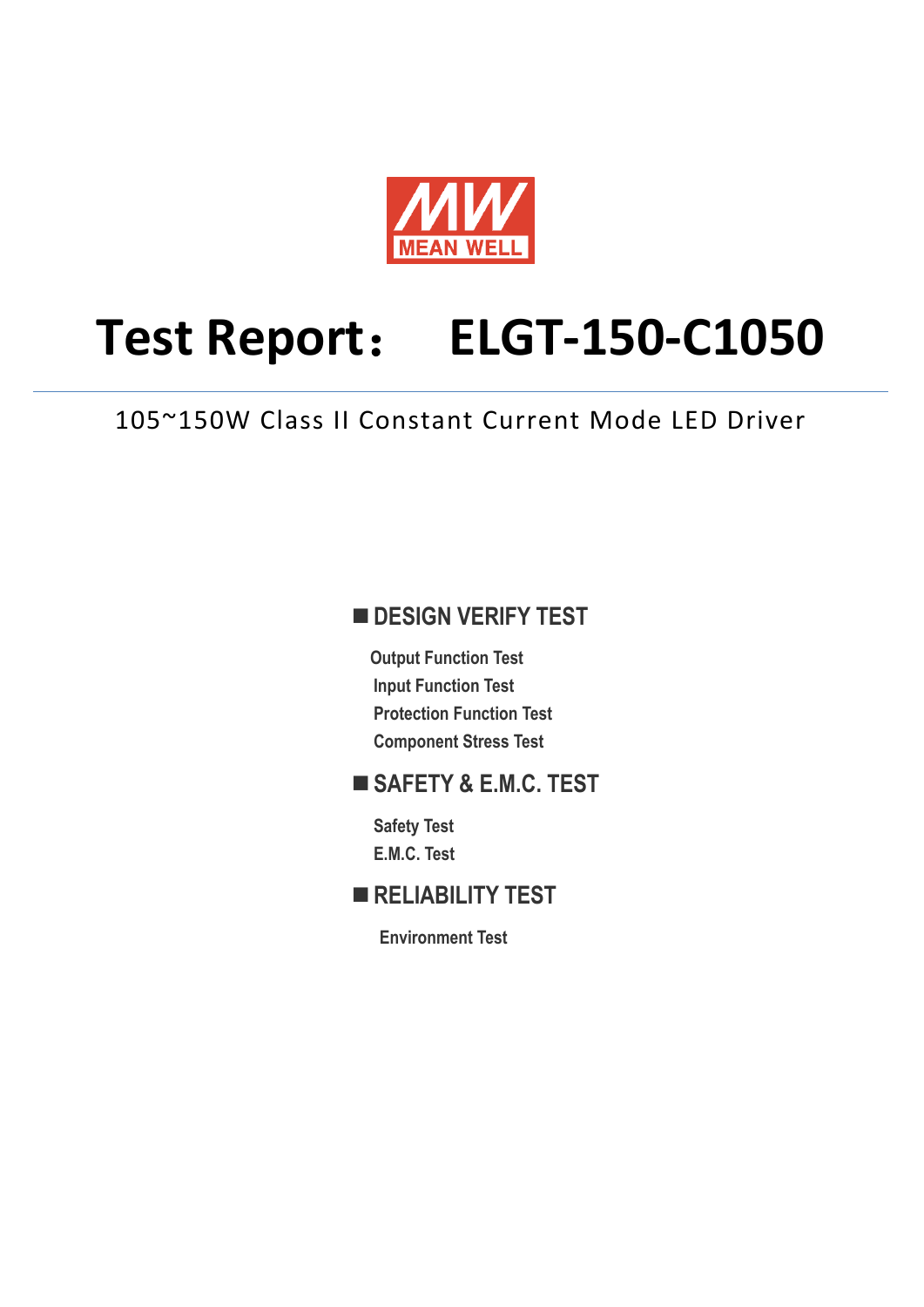

### **DESIGN VERIFY TEST**

#### **OUTPUT FUNCTION TEST**

| 230VAC<br>$I/P$ :<br><b>OUTPUT CURRENT</b><br>$\mathbf{1}$<br>525mA~1050mA<br>0.363A~1.071A<br>O/P: LED MODE<br><b>ADJUST RANGE</b><br>Ta: $25^{\circ}$ C<br>(For A-Type only)<br>I/P: 230VAC<br>OUTPUT CURRENT<br>±5%<br>±1.06%<br>$\overline{2}$<br>O/P: FULL/ MIN LOAD<br><b>TOLERANCE</b><br>Ta: $25^{\circ}$ C<br>I/P: 230VAC<br>5.0% max.@rated current<br>3.43%<br>3<br><b>CURRENT RIPPLE</b><br>O/P: LED MODE<br>Ta: $25^{\circ}$ C<br>I/P: 230VAC<br>CONSTANT<br><b>CURRENT</b><br>72V~143V<br>30V~143V<br>4<br>O/P: LED MODE<br><b>REGION</b><br>Ta: $25^{\circ}$ C<br>I/P: 230VAC<br>OPEN CIRCUIT VOLTAGE<br>151V<br>146V<br>5<br>O/P: NO LOAD<br>(Max)<br>Ta: $25^{\circ}$ C<br>$<\pm 5\%$<br>I/P: 230VAC<br>$<5\%$<br>6<br>OVER/UNDERSHOOT TEST<br>O/P: FULL LOAD<br>Ta: $25^{\circ}$ C<br>I/P: 230 VAC/115VAC<br>$\overline{7}$<br>SET UP TIME(Max)<br>230VAC/500ms<br>230VAC/312ms<br>O/P: FULL/70% LOAD<br>115VAC/1600ms<br>115VAC/320ms<br>Ta: $25^{\circ}$ C<br>INPUT=230VAC/50HZ @ FULL LOAD<br>INPUT=115VAC/60HZ @ 70 LOAD<br>CH1: Output Voltage CH2: AC Input Voltage<br>CH1: Output Voltage<br>CH2: AC Input Voltage<br>Tek Stop<br>Tek Stop<br>$\begin{array}{c} 320\text{ V}\\ 0.00\text{ V} \end{array}$<br>Δ: | <b>NO</b> | <b>TEST ITEM</b><br><b>SPECIFICATION</b> |    | <b>TEST CONDITION</b> | <b>RESULT</b>                   |
|------------------------------------------------------------------------------------------------------------------------------------------------------------------------------------------------------------------------------------------------------------------------------------------------------------------------------------------------------------------------------------------------------------------------------------------------------------------------------------------------------------------------------------------------------------------------------------------------------------------------------------------------------------------------------------------------------------------------------------------------------------------------------------------------------------------------------------------------------------------------------------------------------------------------------------------------------------------------------------------------------------------------------------------------------------------------------------------------------------------------------------------------------------------------------------------------------------------------------------------|-----------|------------------------------------------|----|-----------------------|---------------------------------|
|                                                                                                                                                                                                                                                                                                                                                                                                                                                                                                                                                                                                                                                                                                                                                                                                                                                                                                                                                                                                                                                                                                                                                                                                                                          |           |                                          |    |                       |                                 |
|                                                                                                                                                                                                                                                                                                                                                                                                                                                                                                                                                                                                                                                                                                                                                                                                                                                                                                                                                                                                                                                                                                                                                                                                                                          |           |                                          |    |                       |                                 |
|                                                                                                                                                                                                                                                                                                                                                                                                                                                                                                                                                                                                                                                                                                                                                                                                                                                                                                                                                                                                                                                                                                                                                                                                                                          |           |                                          |    |                       |                                 |
|                                                                                                                                                                                                                                                                                                                                                                                                                                                                                                                                                                                                                                                                                                                                                                                                                                                                                                                                                                                                                                                                                                                                                                                                                                          |           |                                          |    |                       |                                 |
|                                                                                                                                                                                                                                                                                                                                                                                                                                                                                                                                                                                                                                                                                                                                                                                                                                                                                                                                                                                                                                                                                                                                                                                                                                          |           |                                          |    |                       |                                 |
|                                                                                                                                                                                                                                                                                                                                                                                                                                                                                                                                                                                                                                                                                                                                                                                                                                                                                                                                                                                                                                                                                                                                                                                                                                          |           |                                          |    |                       |                                 |
|                                                                                                                                                                                                                                                                                                                                                                                                                                                                                                                                                                                                                                                                                                                                                                                                                                                                                                                                                                                                                                                                                                                                                                                                                                          |           |                                          |    |                       |                                 |
|                                                                                                                                                                                                                                                                                                                                                                                                                                                                                                                                                                                                                                                                                                                                                                                                                                                                                                                                                                                                                                                                                                                                                                                                                                          |           |                                          |    |                       |                                 |
|                                                                                                                                                                                                                                                                                                                                                                                                                                                                                                                                                                                                                                                                                                                                                                                                                                                                                                                                                                                                                                                                                                                                                                                                                                          |           |                                          |    |                       |                                 |
|                                                                                                                                                                                                                                                                                                                                                                                                                                                                                                                                                                                                                                                                                                                                                                                                                                                                                                                                                                                                                                                                                                                                                                                                                                          |           |                                          |    |                       |                                 |
|                                                                                                                                                                                                                                                                                                                                                                                                                                                                                                                                                                                                                                                                                                                                                                                                                                                                                                                                                                                                                                                                                                                                                                                                                                          |           |                                          |    |                       |                                 |
|                                                                                                                                                                                                                                                                                                                                                                                                                                                                                                                                                                                                                                                                                                                                                                                                                                                                                                                                                                                                                                                                                                                                                                                                                                          |           |                                          |    |                       |                                 |
|                                                                                                                                                                                                                                                                                                                                                                                                                                                                                                                                                                                                                                                                                                                                                                                                                                                                                                                                                                                                                                                                                                                                                                                                                                          |           |                                          |    |                       |                                 |
|                                                                                                                                                                                                                                                                                                                                                                                                                                                                                                                                                                                                                                                                                                                                                                                                                                                                                                                                                                                                                                                                                                                                                                                                                                          |           |                                          |    |                       |                                 |
|                                                                                                                                                                                                                                                                                                                                                                                                                                                                                                                                                                                                                                                                                                                                                                                                                                                                                                                                                                                                                                                                                                                                                                                                                                          |           |                                          |    |                       |                                 |
|                                                                                                                                                                                                                                                                                                                                                                                                                                                                                                                                                                                                                                                                                                                                                                                                                                                                                                                                                                                                                                                                                                                                                                                                                                          |           |                                          |    |                       |                                 |
|                                                                                                                                                                                                                                                                                                                                                                                                                                                                                                                                                                                                                                                                                                                                                                                                                                                                                                                                                                                                                                                                                                                                                                                                                                          |           |                                          |    |                       |                                 |
|                                                                                                                                                                                                                                                                                                                                                                                                                                                                                                                                                                                                                                                                                                                                                                                                                                                                                                                                                                                                                                                                                                                                                                                                                                          |           |                                          |    |                       |                                 |
|                                                                                                                                                                                                                                                                                                                                                                                                                                                                                                                                                                                                                                                                                                                                                                                                                                                                                                                                                                                                                                                                                                                                                                                                                                          |           |                                          |    |                       |                                 |
|                                                                                                                                                                                                                                                                                                                                                                                                                                                                                                                                                                                                                                                                                                                                                                                                                                                                                                                                                                                                                                                                                                                                                                                                                                          |           |                                          |    |                       |                                 |
|                                                                                                                                                                                                                                                                                                                                                                                                                                                                                                                                                                                                                                                                                                                                                                                                                                                                                                                                                                                                                                                                                                                                                                                                                                          |           |                                          |    |                       |                                 |
|                                                                                                                                                                                                                                                                                                                                                                                                                                                                                                                                                                                                                                                                                                                                                                                                                                                                                                                                                                                                                                                                                                                                                                                                                                          |           |                                          |    |                       |                                 |
|                                                                                                                                                                                                                                                                                                                                                                                                                                                                                                                                                                                                                                                                                                                                                                                                                                                                                                                                                                                                                                                                                                                                                                                                                                          |           |                                          |    |                       |                                 |
|                                                                                                                                                                                                                                                                                                                                                                                                                                                                                                                                                                                                                                                                                                                                                                                                                                                                                                                                                                                                                                                                                                                                                                                                                                          |           |                                          |    |                       |                                 |
|                                                                                                                                                                                                                                                                                                                                                                                                                                                                                                                                                                                                                                                                                                                                                                                                                                                                                                                                                                                                                                                                                                                                                                                                                                          |           |                                          |    |                       |                                 |
|                                                                                                                                                                                                                                                                                                                                                                                                                                                                                                                                                                                                                                                                                                                                                                                                                                                                                                                                                                                                                                                                                                                                                                                                                                          |           |                                          | @; |                       | $\Delta$ : 35.0 V<br>@: -35.0 V |
| 312ms<br>Δ:<br>$@: -258ms$                                                                                                                                                                                                                                                                                                                                                                                                                                                                                                                                                                                                                                                                                                                                                                                                                                                                                                                                                                                                                                                                                                                                                                                                               |           |                                          |    |                       | $\Delta$ : 320ms<br>$@: -272ms$ |
|                                                                                                                                                                                                                                                                                                                                                                                                                                                                                                                                                                                                                                                                                                                                                                                                                                                                                                                                                                                                                                                                                                                                                                                                                                          |           |                                          |    |                       |                                 |
|                                                                                                                                                                                                                                                                                                                                                                                                                                                                                                                                                                                                                                                                                                                                                                                                                                                                                                                                                                                                                                                                                                                                                                                                                                          |           |                                          |    |                       |                                 |
|                                                                                                                                                                                                                                                                                                                                                                                                                                                                                                                                                                                                                                                                                                                                                                                                                                                                                                                                                                                                                                                                                                                                                                                                                                          |           |                                          |    |                       |                                 |
|                                                                                                                                                                                                                                                                                                                                                                                                                                                                                                                                                                                                                                                                                                                                                                                                                                                                                                                                                                                                                                                                                                                                                                                                                                          |           |                                          |    |                       |                                 |
| 2<br>2                                                                                                                                                                                                                                                                                                                                                                                                                                                                                                                                                                                                                                                                                                                                                                                                                                                                                                                                                                                                                                                                                                                                                                                                                                   |           |                                          |    |                       |                                 |
| KA KA KA KA <del>TI</del> AA KABA KA KA KA KA KA KA KA KA KA                                                                                                                                                                                                                                                                                                                                                                                                                                                                                                                                                                                                                                                                                                                                                                                                                                                                                                                                                                                                                                                                                                                                                                             |           |                                          |    |                       |                                 |
|                                                                                                                                                                                                                                                                                                                                                                                                                                                                                                                                                                                                                                                                                                                                                                                                                                                                                                                                                                                                                                                                                                                                                                                                                                          |           |                                          |    |                       |                                 |
|                                                                                                                                                                                                                                                                                                                                                                                                                                                                                                                                                                                                                                                                                                                                                                                                                                                                                                                                                                                                                                                                                                                                                                                                                                          |           |                                          |    |                       |                                 |
| $\mathsf D$<br>$ 1\rangle$                                                                                                                                                                                                                                                                                                                                                                                                                                                                                                                                                                                                                                                                                                                                                                                                                                                                                                                                                                                                                                                                                                                                                                                                               |           |                                          |    |                       |                                 |
|                                                                                                                                                                                                                                                                                                                                                                                                                                                                                                                                                                                                                                                                                                                                                                                                                                                                                                                                                                                                                                                                                                                                                                                                                                          |           |                                          |    |                       |                                 |
| Ch1 28.4 V $N$ Ch2 250 V $N$ $N$ 100ms A Ch1 $J$<br>Ch1 28.4 V $N$ Ch2 250 V $N$ <sub>M</sub> M 100ms A Ch1 J<br>- 114 V<br>114 V                                                                                                                                                                                                                                                                                                                                                                                                                                                                                                                                                                                                                                                                                                                                                                                                                                                                                                                                                                                                                                                                                                        |           |                                          |    |                       |                                 |
| $\sqrt{60.00\%}$<br>$\sqrt{60.00 \%}$                                                                                                                                                                                                                                                                                                                                                                                                                                                                                                                                                                                                                                                                                                                                                                                                                                                                                                                                                                                                                                                                                                                                                                                                    |           |                                          |    |                       |                                 |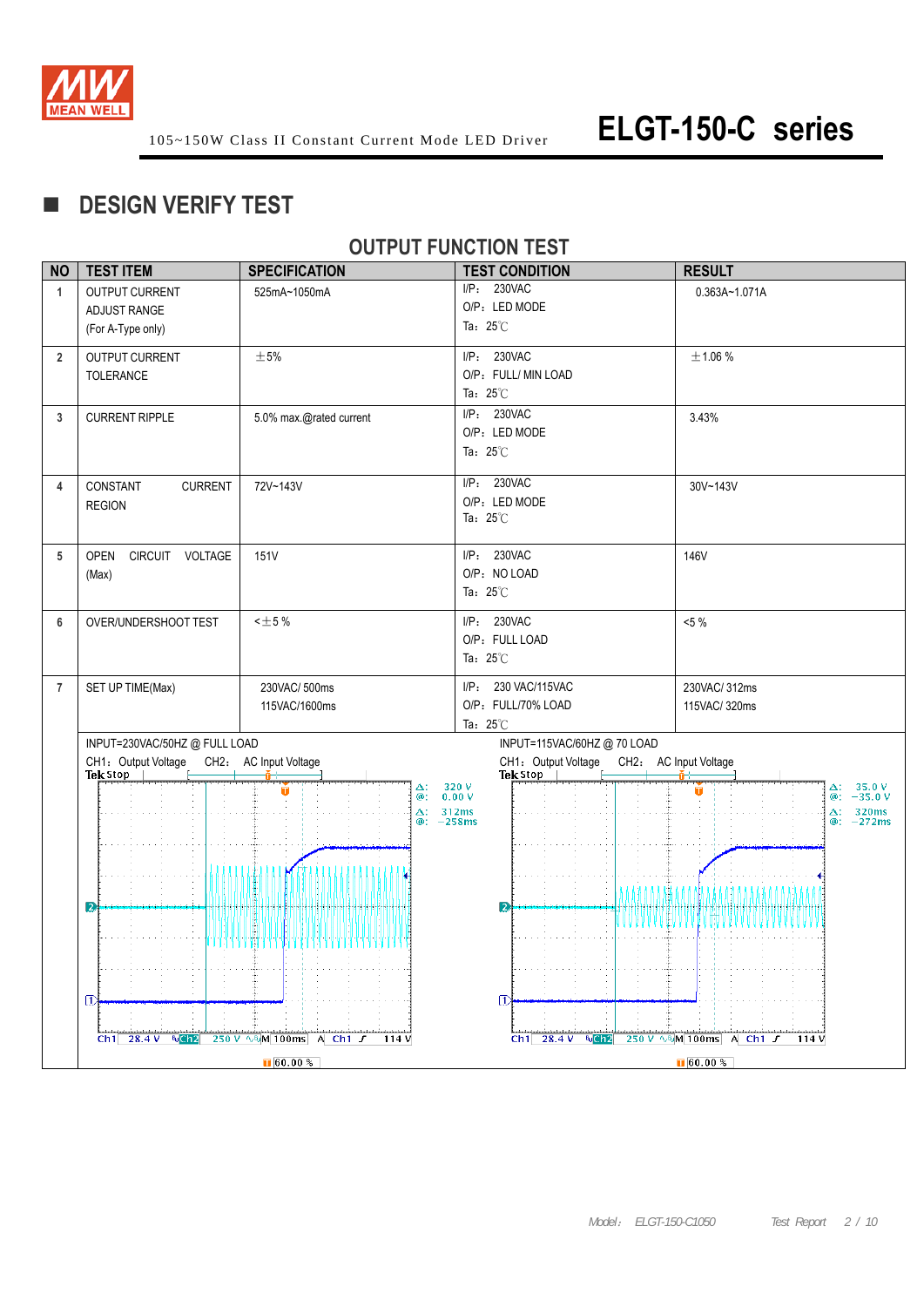

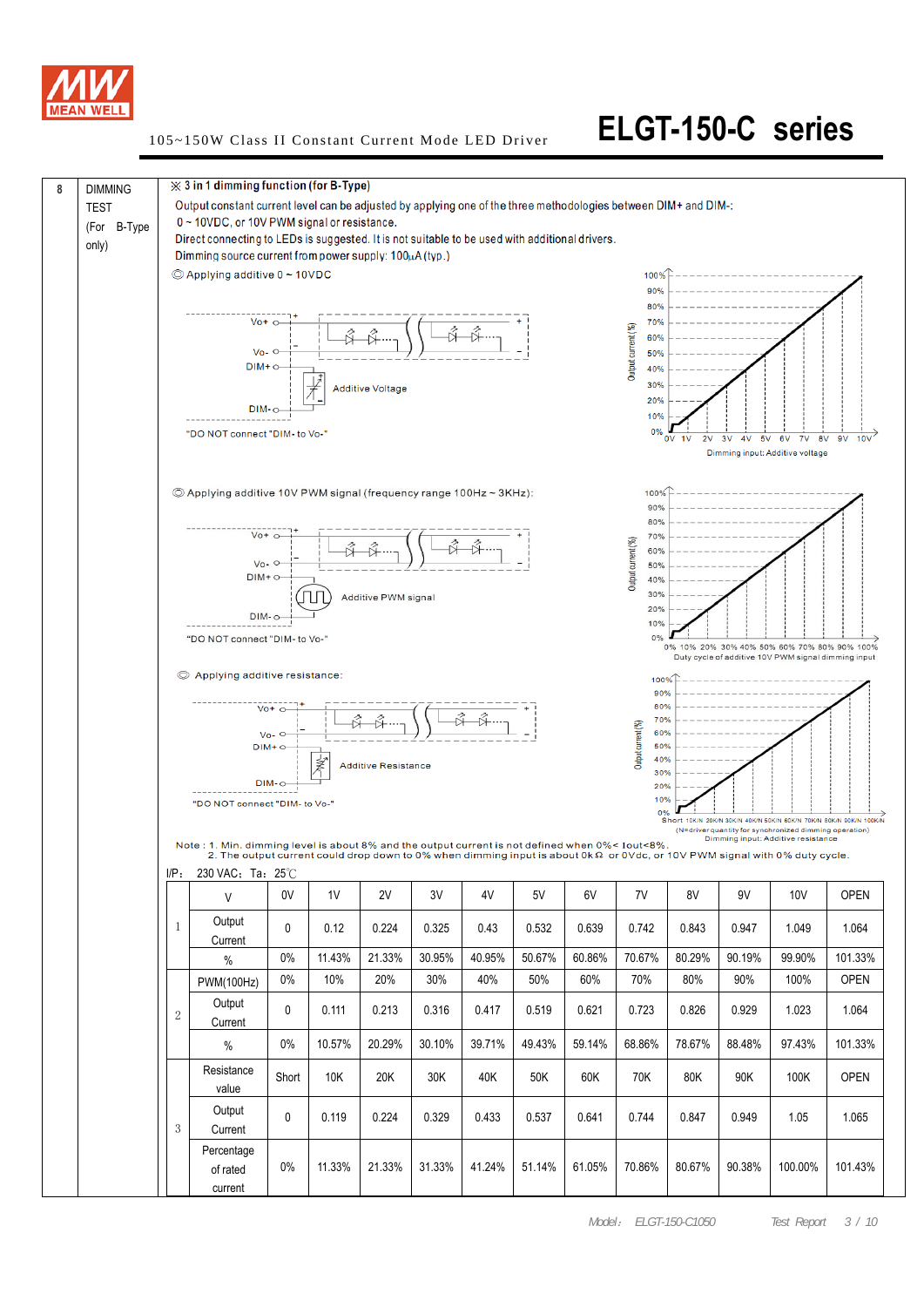

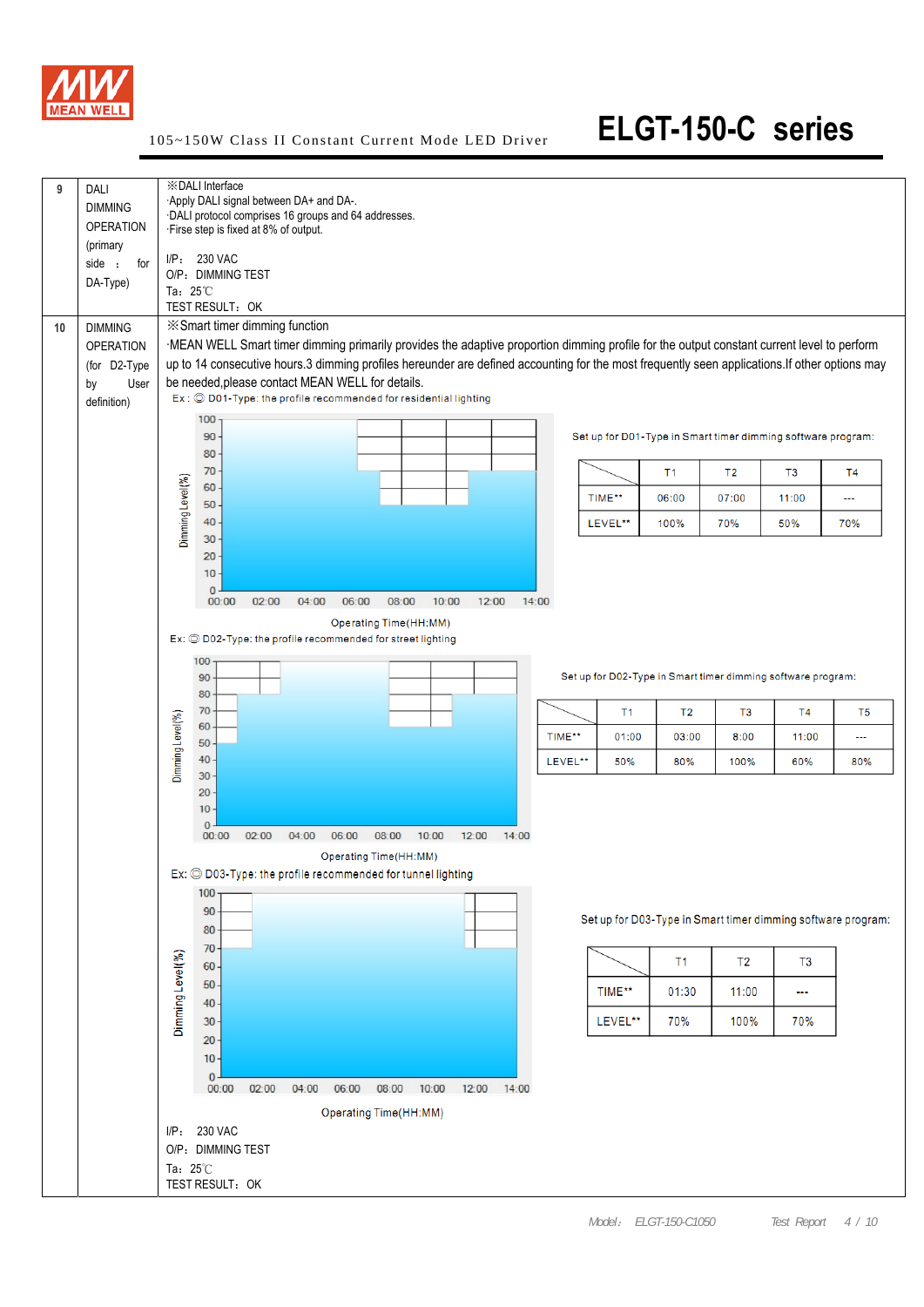

#### **INPUT FUNCTION TEST**

| <b>NO</b>      | <b>TEST ITEM</b>                                                                                                                                                                       | <b>SPECIFICATION</b>                                                                                                                                               | <b>TEST CONDITION</b>                                                                                                                                                                     | <b>RESULT</b>                                                |
|----------------|----------------------------------------------------------------------------------------------------------------------------------------------------------------------------------------|--------------------------------------------------------------------------------------------------------------------------------------------------------------------|-------------------------------------------------------------------------------------------------------------------------------------------------------------------------------------------|--------------------------------------------------------------|
| $\mathbf{1}$   | <b>INPUT VOLTAGE RANGE</b>                                                                                                                                                             | 100VAC~305VAC                                                                                                                                                      | I/P: TESTING<br>O/P: 70%/FULL LOAD<br>Ta: $25^{\circ}$ C                                                                                                                                  | 97V~305V                                                     |
|                |                                                                                                                                                                                        |                                                                                                                                                                    | $I/P$ :<br>(1)LOW-LINE-3V=97 V<br>HIGH-LINE+10V=315V<br>O/P: 70%/FULL/MIN LOAD<br>ON: 30 Sec OFF: 30 Sec 10MIN<br>(2)230VAC<br>ON: 0.5 Sec OFF: 0.5 Sec 20MIN<br>(POWER ON/OFF NO DAMAGE) | TEST: OK                                                     |
| $\overline{2}$ | INPUT FREQUENCY RANGE                                                                                                                                                                  | 47HZ~63 HZ<br>NO DAMAGE                                                                                                                                            | I/P: 100 VAC ~305 VAC<br>O/P: FULL~MIN LOAD<br>Ta: $25^{\circ}$ C                                                                                                                         | TEST: OK                                                     |
| 3              | AC CURRENT                                                                                                                                                                             | I/P: 277 VAC<br>0.7A/277VAC<br>I/P: 230 VAC<br>0.9A/230VAC<br>I/P: 115 VAC<br>1.7A/115VAC<br>O/P: FULL/70% LOAD<br>Ta: $25^{\circ}$ C                              |                                                                                                                                                                                           | I = 0.591A/277VAC<br>I = 0.708A/230VAC<br>I = 1.007A/ 115VAC |
| 4              | LEAKAGE CURRENT                                                                                                                                                                        | < 0.7mA / 240VAC                                                                                                                                                   | I/P: 240VAC<br>O/P: NO LOAD<br>Ta: $25^{\circ}$ C                                                                                                                                         | L-FG: 0.353 mA<br>N-FG: 0.319 mA                             |
| 5              | NO LOAD/STANDBY<br>POWER CONSUMPTION                                                                                                                                                   | < 0.5W for Blank/A/D2-Type<br>< 0.5W for B/DA-Type                                                                                                                 | I/P: 230VAC<br>O/P: NO LOAD<br>Ta: $25^{\circ}$ C                                                                                                                                         | 0.232W/ 230VAC<br>0.223W/230VAC                              |
| 6              | INRUSH CURRENT(Typ)                                                                                                                                                                    | 230V/65A<br>Twidth =485 us measured at 50% Ipeak<br><b>COLD START</b>                                                                                              | I/P: 230 VAC<br>O/P: FULL LOAD<br>Ta: $25^{\circ}$ C                                                                                                                                      | I =53.4A/230VAC<br>Twidth =452us                             |
|                | INPUT=230VAC/50HZ@FULLLOAD<br>CH2: Input current CH1: AC Input Voltage<br>Tek Run<br><b>Chi</b> 10.0 A $\Omega$ <sup>R</sup> /Ch <sub>2</sub> 100 V $\sqrt{R}$ M 200 Us A Ch1 J 32.4 A | Trig?<br>$\Delta$ : 2.20 A<br>@: 25.2 A<br>$\Delta$ : 452 µs<br>$@: -4.00 \mu s$<br>Ch1 Max<br>53.4 A<br>بمراجعات فمراجع أحبة تجارينه والمتأجب أمراضهما<br>140.00% |                                                                                                                                                                                           |                                                              |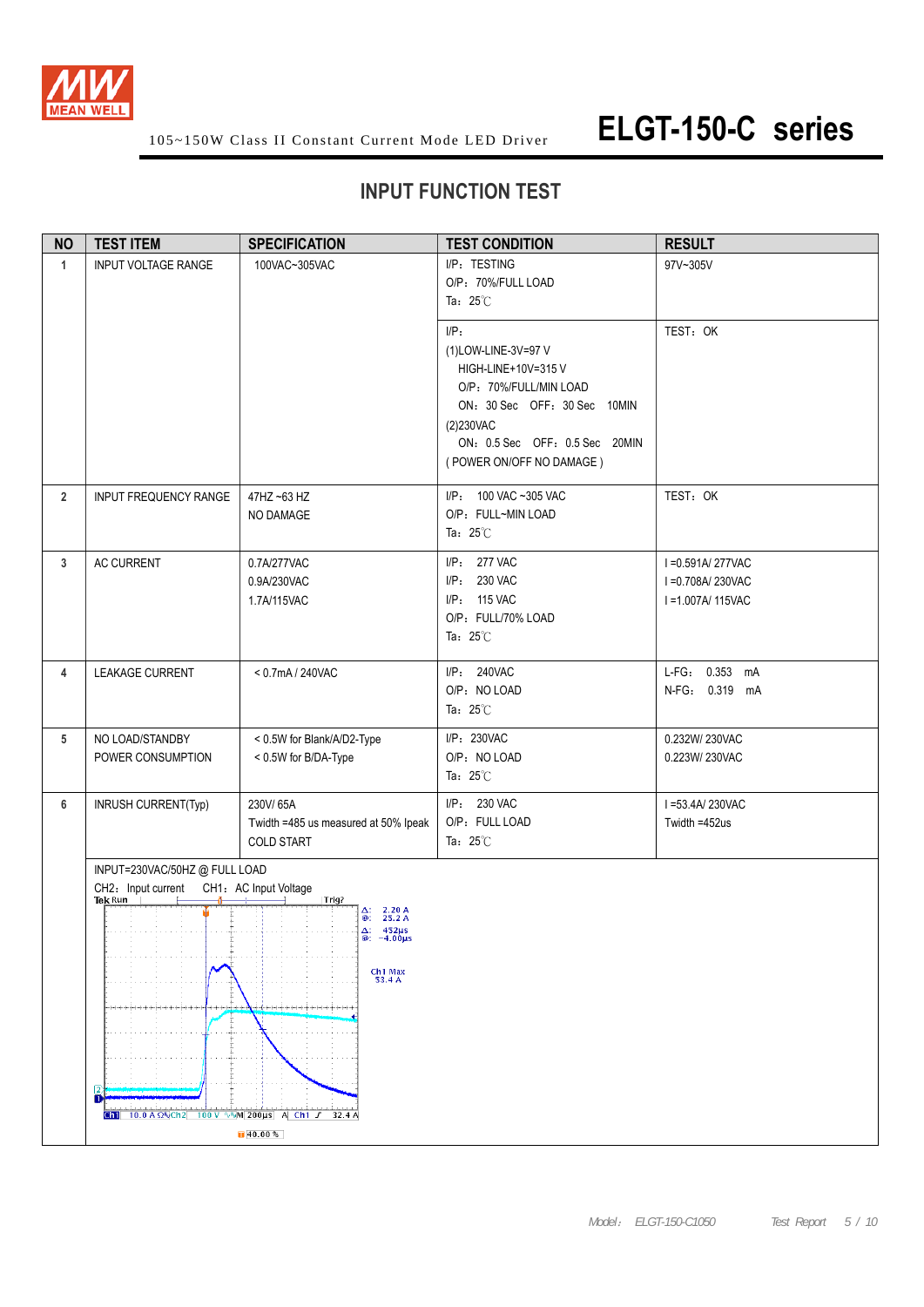

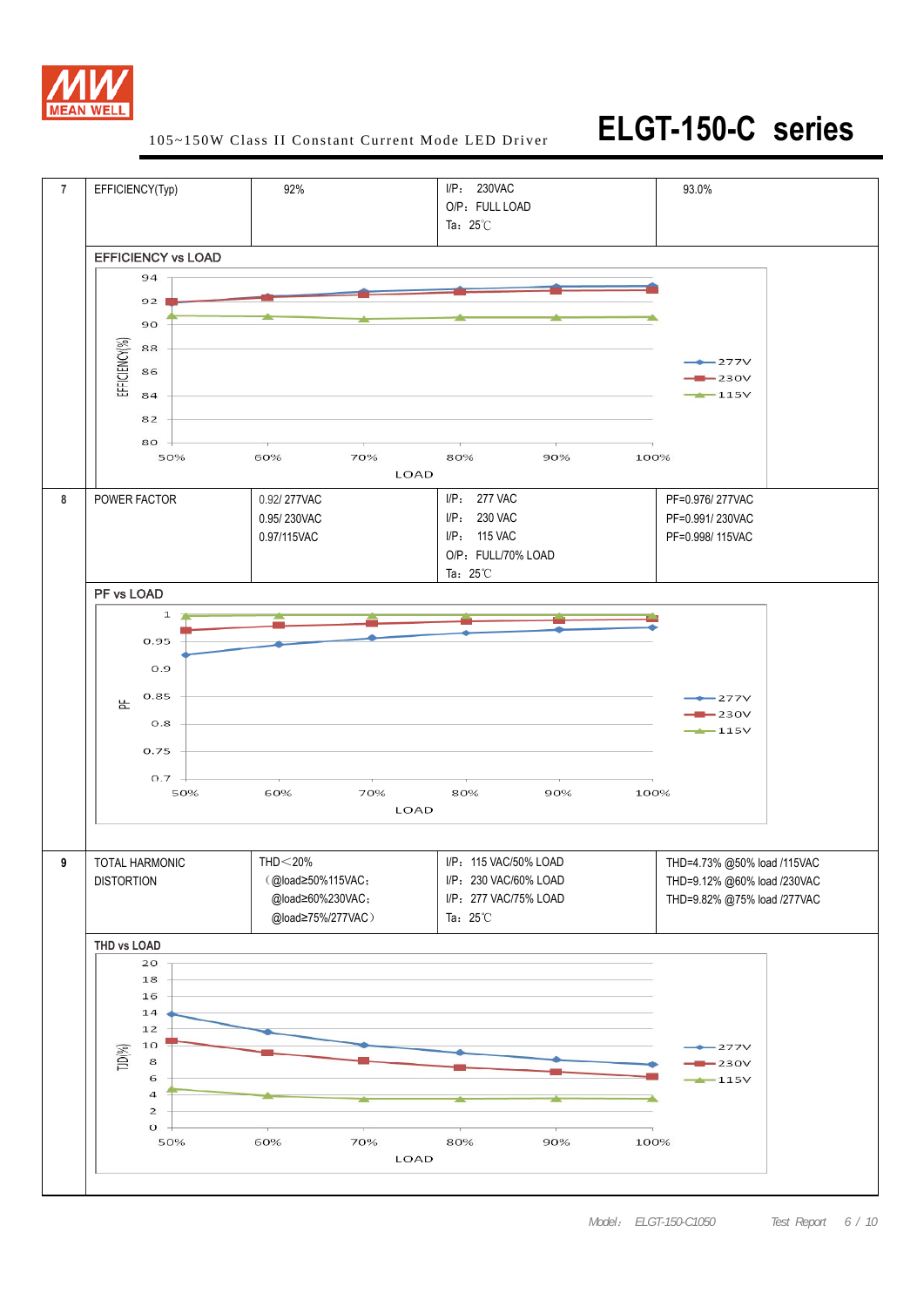

### **PROTECTION FUNCTION TEST**

| <b>NO</b> | <b>TEST ITEM</b>                                       | <b>SPECIFICATION</b>                   | <b>TEST CONDITION</b>                                                                  | <b>RESULT</b>                                                                        |
|-----------|--------------------------------------------------------|----------------------------------------|----------------------------------------------------------------------------------------|--------------------------------------------------------------------------------------|
|           | OVER VOLTAGE PROTECTION                                | 155V~180V                              | 230VAC<br>$I/P$ :<br>O/P: NO LOAD<br>Ta: $25^\circ\text{C}$                            | 169.39V/230VAC<br>Shut down o/p voltage, re-power on to recover                      |
|           | <b>OVER</b><br><b>TEMPERATURE</b><br><b>PROTECTION</b> | NO DAMAGE                              | 230 VAC<br>$I/P$ :<br>O/P: FULL LOAD                                                   | O.T.P. Active<br>Shut down o/p voltage, re-power on to recover                       |
| 3         | SHORT PROTECTION                                       | SHORT EVERY OUTPUT<br>1 HOUR NO DAMAGE | 305VAC<br>$I/P$ :<br>100VAC<br>$I/P$ :<br>O/P: FULL/70% LOAD<br>Ta: $25^\circ\text{C}$ | NO DAMAGE<br>Hiccup mode, recovers automatically after fault<br>condition is removed |

### **COMPONENT STRESS TEST**

| <b>NO</b>      | <b>TEST ITEM</b>                                           | <b>SPECIFICATION</b>                | <b>TEST CONDITION</b>                                                                                                                                 | <b>RESULT</b>                       |
|----------------|------------------------------------------------------------|-------------------------------------|-------------------------------------------------------------------------------------------------------------------------------------------------------|-------------------------------------|
| 1              | <b>PWM Transistor</b><br>(D to S) or (C to E) Peak Voltage | Q2 Rated<br>800V/9A                 | $I/P$ : High-Line +3V =308V<br>O/P: (1) Full Load Turn on<br>(2) Output Short<br>(3) Full load continue<br>Ta: $25^\circ$ C                           | (1) 728V<br>$(2)$ 470V<br>(3) 709V  |
| $\overline{2}$ | Diode Peak Voltage                                         | D <sub>100</sub> Rated<br>600V/10A  | $I/P$ : High-Line +3V =308V<br>(1) Full Load Turn on<br>$O/P$ :<br>(2) Output Short<br>(3) Full load continue<br>Ta: $25^{\circ}$ C                   | $(1)$ 450V<br>(2) 280V<br>(3) 440V  |
| 3              | Input Capacitor Voltage                                    | Rated<br>C5<br>100u/450V            | $I/P$ : High-Line +3V =308 V<br>O/P: (1) Full Load input on/off<br>(2) Min load input on /Off<br>(3) Full Load /Min load Change<br>Ta: $25^{\circ}$ C | (1) 444V<br>(2) 440V<br>(3) 444V    |
| 4              | <b>Control IC Voltage Test</b>                             | Rated<br>U1<br>28V (MAX.)           | $I/P$ : High-Line +3V =308 V<br>O/P: (1) Full Load input on/off<br>(2) Min load input on /Off<br>(3) Full Load /Min load Change<br>Ta: $25^\circ$ C   | (1) 17.7V<br>(2) 14.5V<br>(3) 17.7V |
| 5              | <b>PFC Transistor</b><br>(D to S) or (C to E) Peak Voltage | Q <sub>1</sub><br>Rated<br>600V/10A | I/P: High-Line +3V =308V<br>(1) Full Load Turn on<br>O/P <sub>1</sub><br>(2) Output Short<br>(3) Full load continue<br>Ta: $25^{\circ}$ C             | $(1)$ 507V<br>(2) 436V<br>(3) 486V  |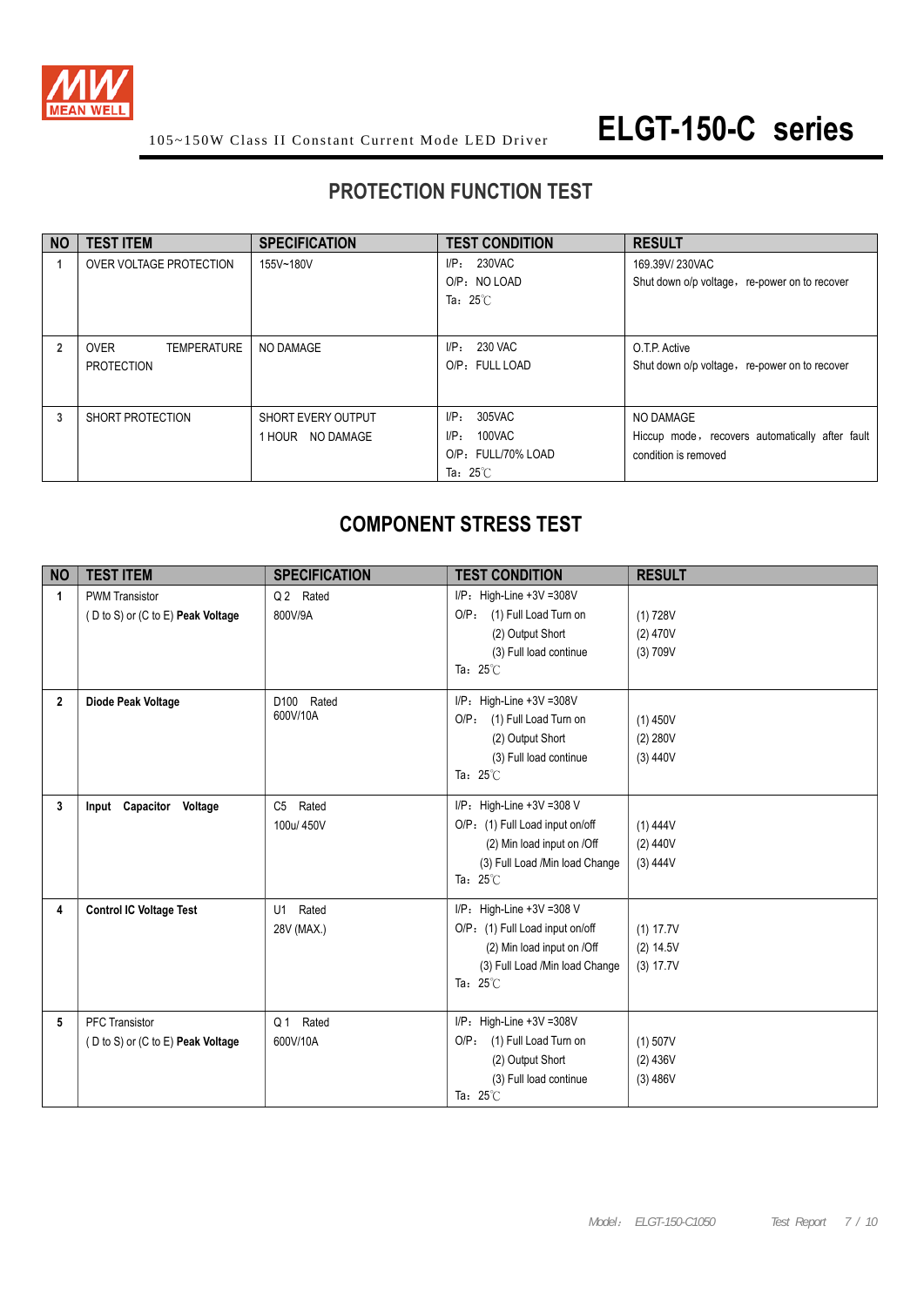

|           | SAFEII IESI                 |                                                                                                                      |                                                                                                                |                                                                                                |  |  |  |  |  |  |  |
|-----------|-----------------------------|----------------------------------------------------------------------------------------------------------------------|----------------------------------------------------------------------------------------------------------------|------------------------------------------------------------------------------------------------|--|--|--|--|--|--|--|
| <b>NO</b> | <b>TEST ITEM</b>            | <b>SPECIFICATION</b>                                                                                                 | <b>TEST CONDITION</b>                                                                                          | <b>RESULT</b>                                                                                  |  |  |  |  |  |  |  |
|           | WITHSTAND VOLTAGE           | I/P-O/P: 3.75KVAC/min<br>$I/P$ - CASE $: 3.75$ KVAC/min<br>O/P-CASE: 1.5KVAC/min                                     | I/P-O/P: 4.2 KVAC/min<br>$I/P$ - CASE: 4.2 KVAC/min<br>O/P- CASE: 1.8 KVAC/min<br>Ta: $25^\circ\text{C}$       | $I/P$ -O/P: 1.632mA<br>$I/P$ -CASE: 2.187mA<br>O/P- CASE: 1.766mA<br>NO DAMAGE                 |  |  |  |  |  |  |  |
|           | <b>ISOLATION RESISTANCE</b> | $I/P-O/P$ :<br>$500VDC > 100M\Omega$<br>$I/P$ - $CASE:$<br>500VDC>100M $\Omega$<br>$O/P$ -CASE: 500VDC>100M $\Omega$ | 500<br>VDC.<br>$I/P-O/P$ :<br>500 VDC<br>$I/P$ - CASE:<br>$O/P$ - $CASE:$<br>500 VDC<br>Ta: $25^\circ\text{C}$ | >99999M <sub>Q</sub><br>$I/P$ -O/P:<br>$I/P$ -CASE: $>9999M\Omega$<br>O/P-CASE: $>9999M\Omega$ |  |  |  |  |  |  |  |

### **SAFETY TEST**

#### **E.M.C TEST**

| <b>NO</b>      | <b>TEST ITEM</b>                            | <b>SPECIFICATION</b>  | <b>TEST CONDITION</b>  | <b>RESULT</b>         |  |  |  |  |  |
|----------------|---------------------------------------------|-----------------------|------------------------|-----------------------|--|--|--|--|--|
| 1              | <b>HARMONIC</b>                             | EN61000-3-2           | I/P: 230 VAC/50HZ      | <b>PASS</b>           |  |  |  |  |  |
|                |                                             | <b>CLASS C</b>        | O/P: FULL/60%LOAD      |                       |  |  |  |  |  |
|                |                                             |                       | Ta: $25^{\circ}$ C     |                       |  |  |  |  |  |
| $\overline{2}$ | CONDUCTION                                  | EN55015               | I/P: 230 VAC (50HZ)    | <b>PASS</b>           |  |  |  |  |  |
|                |                                             |                       | O/P: FULL LOAD         | Test by certified Lab |  |  |  |  |  |
|                |                                             |                       | Ta: $25^{\circ}$ C     |                       |  |  |  |  |  |
| 3              | <b>RADIATION</b>                            | EN55015               | I/P: 230 VAC (50HZ)    | <b>PASS</b>           |  |  |  |  |  |
|                |                                             |                       | O/P: FULL LOAD         | Test by certified Lab |  |  |  |  |  |
|                |                                             |                       | Ta: $25^{\circ}$ C     |                       |  |  |  |  |  |
| 4              | E.S.D                                       | EN61000-4-2           | I/P: 230 VAC/50HZ      | <b>PASS</b>           |  |  |  |  |  |
|                |                                             | <b>LIGHT INDUSTRY</b> | O/P: FULL LOAD         |                       |  |  |  |  |  |
|                |                                             | AIR: 8KV              | Ta: $25^\circ\text{C}$ |                       |  |  |  |  |  |
|                |                                             | Contact: 4KV          |                        |                       |  |  |  |  |  |
| 5              | E.F.T                                       | EN61000-4-4           | $I/P$ :<br>230VAC/50HZ | <b>PASS</b>           |  |  |  |  |  |
|                |                                             | <b>LIGHT INDUSTRY</b> | O/P: FULL LOAD         |                       |  |  |  |  |  |
|                |                                             | INPUT: 1KV            | Ta: $25^\circ\text{C}$ |                       |  |  |  |  |  |
| 6              | <b>SURGE</b>                                | EN61000-4-5           | 230VAC/50HZ<br>I/P:    | <b>PASS</b>           |  |  |  |  |  |
|                |                                             | <b>INDUSTRY</b>       | O/P: FULL LOAD         |                       |  |  |  |  |  |
|                |                                             | $L-N: 4KV$            | $L-N: 4KV$             |                       |  |  |  |  |  |
|                |                                             | L,N-CASE: 6KV         | L,N-CASE: 6KV          |                       |  |  |  |  |  |
|                |                                             |                       | Ta: $25^\circ\text{C}$ |                       |  |  |  |  |  |
| $\overline{7}$ | Test by certified Lab & Test Report Prepare |                       |                        |                       |  |  |  |  |  |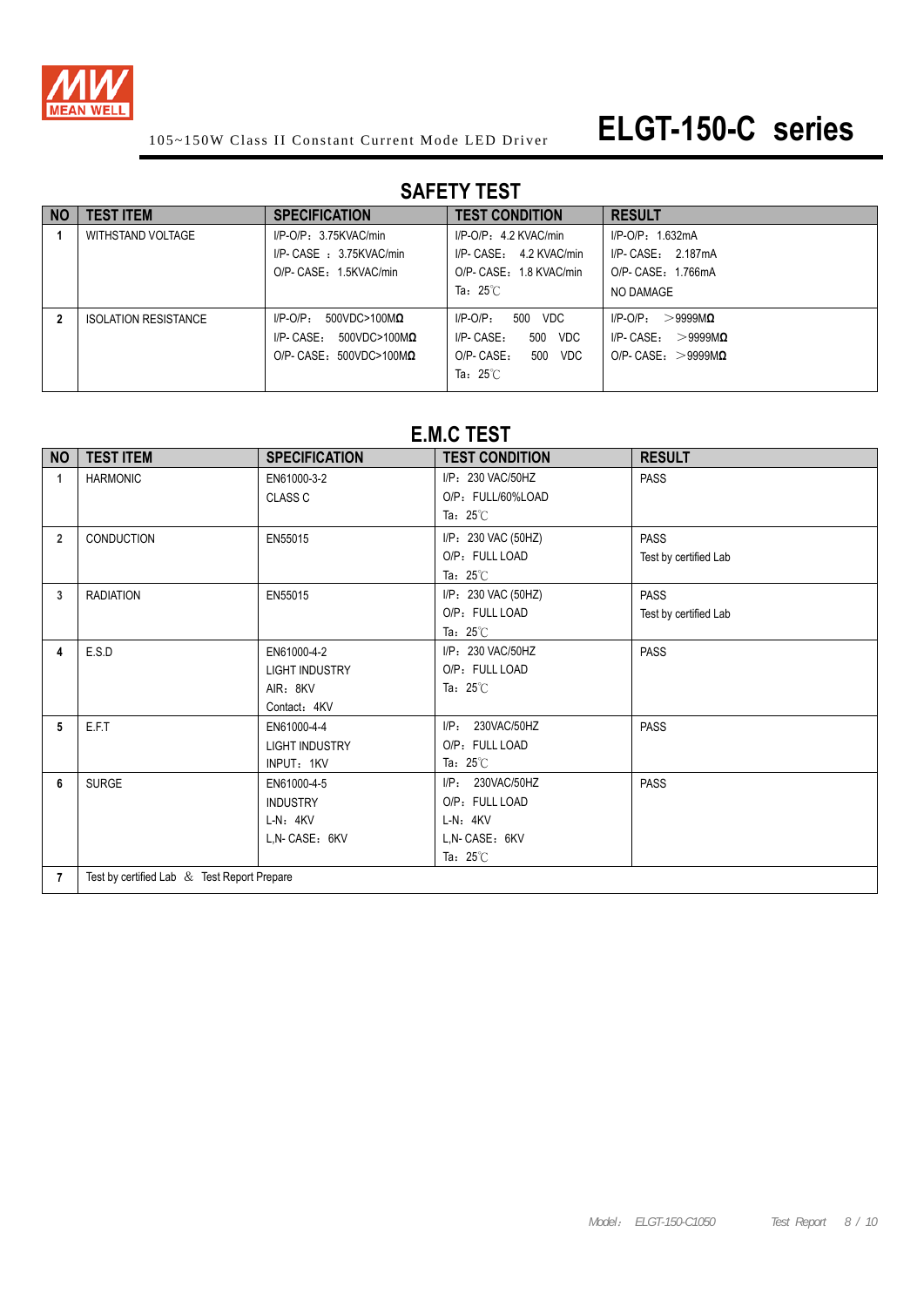

### **RELIABILITY TEST**

#### **ENVIRONMENT TEST**

| <b>NO</b>      | <b>TEST ITEM</b>        | <b>SPECIFICATION</b>                                    |                                                                                              | ---------- | <b>TEST CONDITION</b>              |          | <b>RESULT</b>            |  |  |
|----------------|-------------------------|---------------------------------------------------------|----------------------------------------------------------------------------------------------|------------|------------------------------------|----------|--------------------------|--|--|
|                |                         |                                                         |                                                                                              |            |                                    |          |                          |  |  |
| $\mathbf{1}$   | TEMPERATURE RISE TEST   | MODEL: ELGT-150-C1050<br>1. ROOM AMBIENT BURN-IN: 2 HRS |                                                                                              |            |                                    |          |                          |  |  |
|                |                         |                                                         |                                                                                              |            |                                    |          |                          |  |  |
|                |                         |                                                         | $I/P$ : 230VAC O/P: FULL LOAD Ta=31.2°C                                                      |            |                                    |          |                          |  |  |
|                |                         | 2. HIGH AMBIENT BURN-IN: 2 HRS                          |                                                                                              |            |                                    |          |                          |  |  |
|                |                         |                                                         | I/P: 230VAC O/P: FULL LOAD Ta= 63.2°C                                                        |            |                                    |          |                          |  |  |
|                |                         |                                                         |                                                                                              |            |                                    |          |                          |  |  |
|                |                         | NO.                                                     | Position                                                                                     |            | ROOM AMBIENT Ta= 31.2 $^{\circ}$ C |          | HIGH AMBIENT Ta=63.2 °C  |  |  |
|                |                         |                                                         |                                                                                              |            |                                    |          |                          |  |  |
|                |                         | 1                                                       | C11                                                                                          |            | 62.2°C                             |          | 92.6°C                   |  |  |
|                |                         | 2                                                       | L <sub>3</sub>                                                                               |            | 60.5°C                             |          | 90.2°C                   |  |  |
|                |                         | 3                                                       | RTH <sub>1</sub>                                                                             |            | 66.8°C                             |          | 95.8°C                   |  |  |
|                |                         | 4                                                       | D <sub>6</sub>                                                                               |            | 67.4°C                             |          | 99.1°C                   |  |  |
|                |                         | 5<br>6                                                  | Q1<br>Q2                                                                                     |            | $65.6^{\circ}$ C                   |          | $97.6^{\circ}$ C         |  |  |
|                |                         | $\overline{7}$                                          | D <sub>10</sub>                                                                              |            | 68.9°C<br>71.6°C                   |          | 102.7°C<br>106.0°C       |  |  |
|                |                         | 8                                                       | C <sub>5</sub>                                                                               |            | 63.2°C                             |          | 93.6°C                   |  |  |
|                |                         | 9                                                       | C45                                                                                          |            | 61.1°C                             |          | 91.0°C                   |  |  |
|                |                         | 10                                                      | U1                                                                                           |            | 59.4°C                             |          | 89.8°C                   |  |  |
|                |                         | 11                                                      | T <sub>1</sub>                                                                               |            | 72.6°C                             |          | 103.4°C                  |  |  |
|                |                         | 12                                                      | D100                                                                                         |            | 71.3°C                             |          | 100.7°C                  |  |  |
|                |                         | 13                                                      | C102                                                                                         |            | 54.6°C                             |          | 83.7°C                   |  |  |
|                |                         | 14                                                      | C104                                                                                         |            | 67.7°C                             |          | 96.8°C                   |  |  |
|                |                         | 15                                                      | RTH <sub>2</sub>                                                                             |            | 59.6°C                             |          | 89.5°C                   |  |  |
|                |                         | 16                                                      | <b>TC</b>                                                                                    |            | 53.7°C                             |          | 83.3°C                   |  |  |
|                |                         |                                                         |                                                                                              |            |                                    |          |                          |  |  |
| $\overline{2}$ | LOW TEMPERATURE         |                                                         | TURN ON AFTER 2 HOUR                                                                         |            | I/P: 305VAC/200VAC                 |          | TEST: OK                 |  |  |
|                | TURN ON TEST            |                                                         |                                                                                              |            | O/P: FULL LOAD                     |          |                          |  |  |
|                |                         |                                                         |                                                                                              |            | Ta= $-45^{\circ}$ C                |          |                          |  |  |
|                |                         |                                                         |                                                                                              |            |                                    |          |                          |  |  |
| 3              | <b>HIGH HUMIDITY</b>    | AFTER 12 HOURS                                          |                                                                                              |            | I/P: 305VAC<br>O/P: FULL LOAD      |          | TEST: OK                 |  |  |
|                | <b>HIGH TEMPERATURE</b> | IN CHAMBER ON<br>CONTROL 60 °C                          |                                                                                              |            | Ta=60 $°C$                         |          |                          |  |  |
|                | <b>HIGH VOLTAGE</b>     |                                                         |                                                                                              |            |                                    |          |                          |  |  |
|                | TURN ON TEST            | NO DAMAGE                                               |                                                                                              |            | HUMIDITY= 95 %R.H                  |          |                          |  |  |
| 4              | TEMPERATURE             | $\pm$ 0.03 %/°C (0~60°C)                                |                                                                                              |            | I/P: 230 VAC                       |          | $\pm$ 0.003%/°C (0~60°C) |  |  |
|                | <b>COEFFICIENT</b>      |                                                         |                                                                                              |            | O/P: FULL LOAD                     |          |                          |  |  |
| 5              | STORAGE TEMPERATURE     |                                                         | 1. Thermal shock Temperature: $-45^{\circ}\text{C} \sim +85^{\circ}\text{C}$                 |            |                                    | TEST: OK |                          |  |  |
|                | TEST                    |                                                         | 2. Temperature change rate : 25°C / MIN                                                      |            |                                    |          |                          |  |  |
|                |                         |                                                         | 3. Dwell time low and high temperature : 30 MIN/EACH                                         |            |                                    |          |                          |  |  |
|                |                         |                                                         | 4. Total test cycle: 5 CYCLE                                                                 |            |                                    |          |                          |  |  |
|                |                         |                                                         | 5. Input/Output condition: STATIC                                                            |            |                                    |          |                          |  |  |
|                |                         |                                                         |                                                                                              |            |                                    |          |                          |  |  |
| 6              | THERMAL SHOCK TEST      |                                                         | 1. Thermal shock Temperature: $-45^{\circ}$ C ~ +65 $^{\circ}$ C                             |            |                                    |          | TEST: OK                 |  |  |
|                |                         |                                                         | 2. Temperature change rate : 25°C / MIN                                                      |            |                                    |          |                          |  |  |
|                |                         |                                                         | 3. Dwell time low and high temperature : 30 MIN/EACH                                         |            |                                    |          |                          |  |  |
|                |                         |                                                         | 4. Total test cycle: 10 CYCLE                                                                |            |                                    |          |                          |  |  |
|                |                         |                                                         | 5. Input/Output condition: 230VAC/Full Load AC ON/OFF TEST<br>turn on 58 sec; turn off 2 sec |            |                                    |          |                          |  |  |
|                |                         |                                                         |                                                                                              |            |                                    |          |                          |  |  |